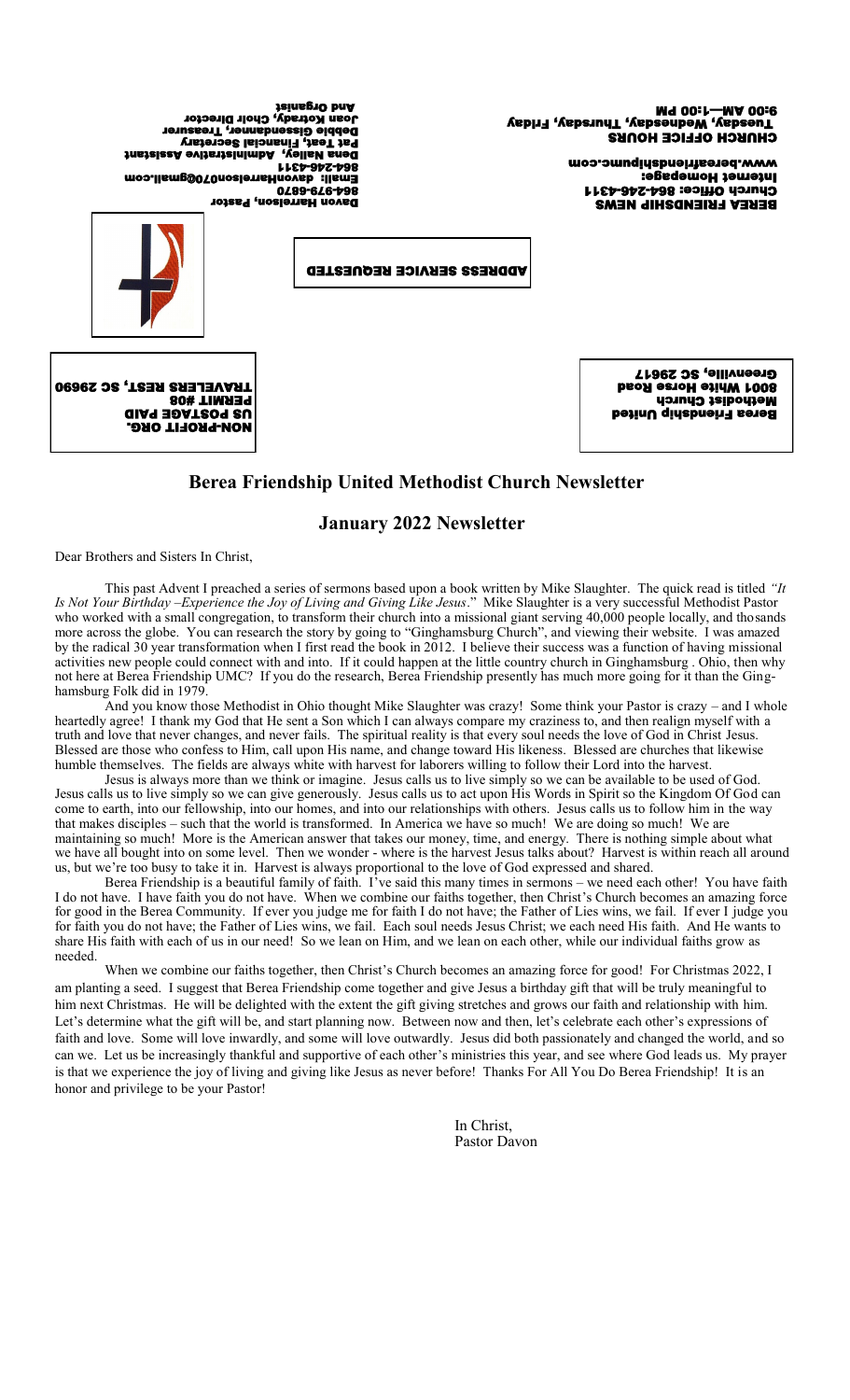

#### **PLEASE HELP UPDATE THE PRAYER LIST**

We are listing those who we know are in nursing/Assisted living homes, the home-bound, those who are hospitalized at present, and those who are at present under going medical procedures such as chemo, etc. We do not want to leave anyone out so if you want your name or loved ones name listed, please notify the church office. We will up-date this list each Month. Please help us with this important endeavor.

Miller Bogan Mildred Pollard Janet Stone Alex Stone Millie Dunn Kathleen Griffin Carolyn Hunter Shirley Dickson Beverly Threatt



**Anniversaries**

Jan. 10 Ronnie & Judy Armstrong Jan 22, Barry & Laura Childs

Happiv Anniversariv

#### **Men's Club**.

Family.

Men's Club will meet on the 3rd Saturday of each month. **Thrive Upstate** joins us on the 3rd Thursday of each month for dinner and program. Join us for Christmas in January. "The Christmas Story" will be read by our Pastor Davon and performed by our Church

**Outreach Missions Projects 2022**

Please continue to support our North Greenville Crisis Ministries with supplies. Below is a list of suggested items to donate. You can put your donations in the shopping cart located in the sanctuary. Canned Fruit, Canned Meats, Canned Soup, Cereal / juices, toilet paper, paper towels, Kleenex, School Supplies, cleaning products/laundry detergent, pasta, pet food. Be watching in February for a monthly designated item.

The Outreach Committee will look at other ministries we can help in 2022. We will rotate between our ministries monthly or quarterly.

# **Prayer Time**

The sanctuary is open each week on Wednesday from 10 am—Noon for prayer. If you can help with opening the church during this time, please let Pastor Davon or Dena Nalley know

# **Inspiration Group**

**New Year's Kick Off Lunch in the Social Hall. January 27th at 12:00 p.m. (noon)**  Meat and Drinks will be provided. Watch for a Sign Up Sheet placed at the back of the Sanctuary. All Church Members are invited**.** 

#### **Project Connect 2022**

An opportunity for us to connect to members who have been unable to attend Church activities for various reasons. Both Shut Ins and Church Members who have medical concerns will be remembered by cards, phone calls and visits.

If you would like to be a part of "Project Connect", please watch for the List of Members Sheet posted at the back of the Sanctuary. Choose a person to connect to for a 3 month period. We ask that participants send 1 card per month to their designated Member.

The List of Members Sheet will be updated quarterly.

Contact Jan Smith or Dena Nalley for more details**.**

### **Bingo Afternoon**

Saturday, January 29th. 3:00 p.m. to 5:00 p.m. More details to come in the January bulletins**.** 

**Thank you!** 

**Thank you, Berea Lions Club, for the delicious Fruit Baskets you delivered to our Shut Ins for Christmas 2021! We very much appreciate your remembering BFUMC in this way!**